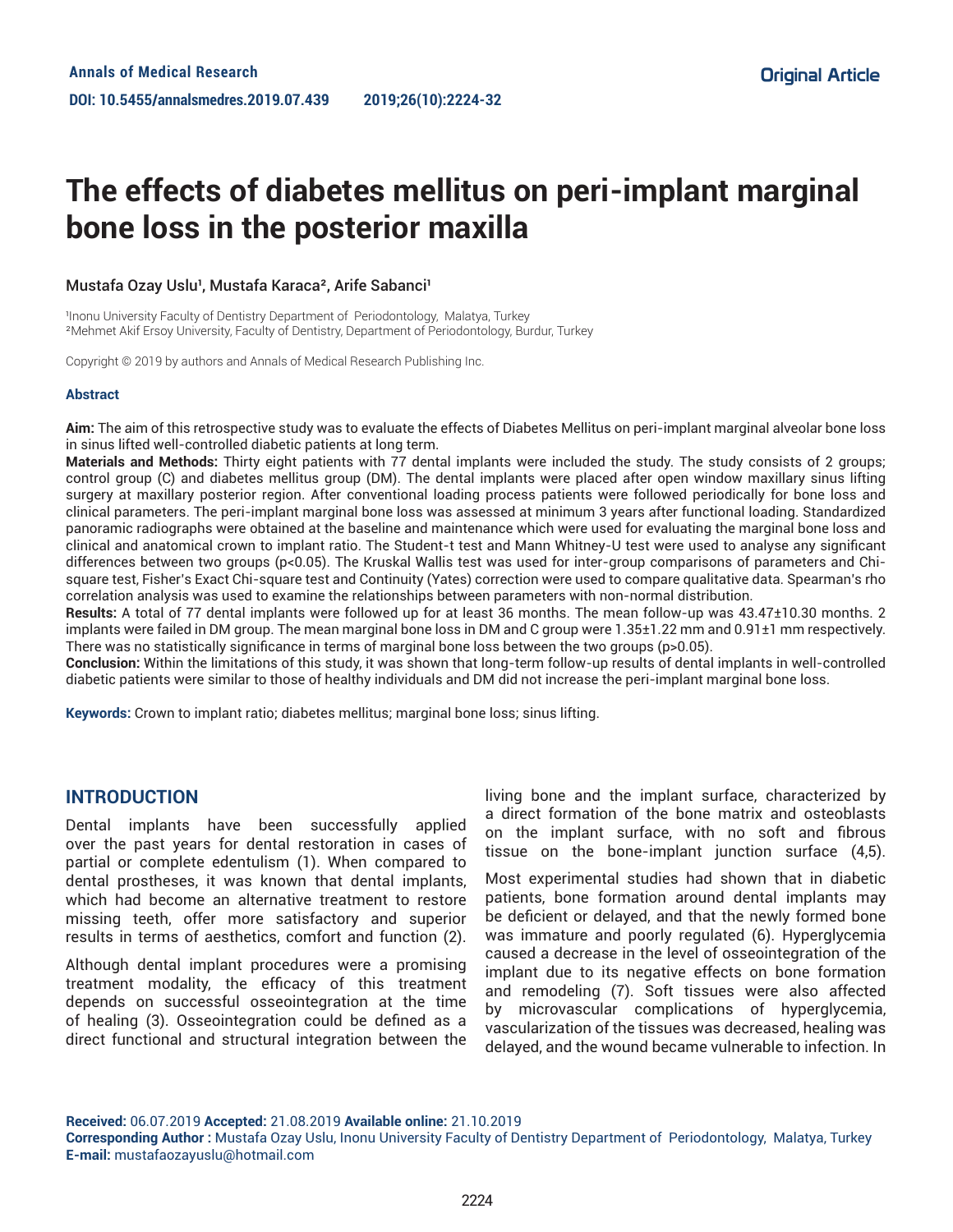#### **Ann Med Res 2019;26(10):2224-32**

relation to these conditions, the rate of failure in implant therapy for diabetic patients was increasing (1). According to various retrospective studies, implant success rate in diabetic patients varies between 85% and 94.3% (2,3).

Clinically, an ideal implant application is a complicated operation terminated by an ideal prosthetic restoration within biomechanical factors as well as oral surgery and periodontal limitations. The crown length, together with the crown/implant ratio, was a key factor in reducing stress on the implant. Determination of this ratio, which was important in detection of the present bone height, affects the appearance of the prosthetic restoration and the distribution of forces to be transmitted to the bone. It was known that the forces on the bone tissue in the crest region were directly proportional to the crown/implant ratio. Therefore, this ratio should be determined correctly to regulate the force to be applied to the bone and thus to ensure implant success (8).

The protection of the peri-implant bone plays a crucial role in long-term implant success. A good stabilization of the implants was achieved when the jawbone has bone quality at the desired level. However, if the cortical bone was thin and the spongious bone did not have adequate resistance and was at low density, implant stabilization was significantly impaired. Peri-implant pathology and excessive occlusal load were two main factors in latestage implant failure (9). In particular, severe alveolar bone loss in the maxillary posterior region and maxillary sinus pneumatization may cause mandatory short implant placement, while long crown restorations to compensate for bone loss and restore the occlusal vertical dimension may result in a consequent increase in the crown/implant ratio. When exposed to lateral loads as a result of increased crown/implant ratio, the crown length acts as a vertical lever and thus increases the stress at the bone-implant interface. As the length of the crown increases, the momentum was larger due to the horizontal component of the force (10,11). In some cases, severely resorbed alveolar crests and anatomical borders may prevent implants from being inserted at the desired crown/ root ratio, which may result in marginal bone loss (11).

A clinically stable implant was associated with a radiographic appearance of a normal bone with tight contact at the implant surface. Strid reported in 1985 (12) that marginal bone loss could occur during bone healing and at the time of loading afterwards. This bone loss in tissues surrounding a healthy implant was occured as a result of bone's reaction to the loading applied through physiological remodeling and implants. The total loss in the marginal bone was about 1.2 mm from the time of implant insertion to the first year of the loading period in the Branemark implant system, which was usually at the level of the first thread of the implant. In the follow-up period, mean annual bone loss was reported to be 0.1 mm (13). Strid reported in 1985(12) abnormally high annual marginal bone loss of about 3 mm in cases of mechanical failures of the implant itself or of its components

due to irregular stress distribution or overloading.

The purpose of this retrospective study was to evaluate the effect of Diabetes Mellitus on the marginal bone loss in implants with sinus augmentation remaining functional for a long time.

## **MATERIAL and METHODS**

This study was approved by the Malatya Clinical Research Ethics Committee (Protocol code 2018/8-20) and study was conducted according to the principles of the Declaration of Helsinki. Individuals selected in accordance with the study criteria were informed in detail about the purpose and method of study, and a written informed consent was obtained from each participant.

### **Patient selection**

This study was designed as a long-term controlled study and performed in Type 2 Diabetes Mellitus (DM) and healthy individuals receiving dental implant treatment after sinus lift surgery at the Department of Periodontology of Faculty of Dentistry, Inonu University between 2010 and 2015. The study included a total of 77 implants in 38 patients ranging in age from 48 to 61 years, 21 (55.3%) males and 17 (44.7%) females. The mean age of the participants was 51.45±9.50 years.

#### **Inclusion criteria**

History of open window sinus lift procedure and without any complications related with sinus surgery

- Having at least one dental implant
- Having implants functioning for at least 3 years
- For the DM group, good glycemic control (HbA1c<7%,) according to American Diabetes Society diagnostic criteria (14), with at least 5 years of DM history
- For the control group, no systemic disease that may affect periodontal parameters

#### **Exclusion criteria**

- Patients with poor or un-controlled glycemic condition<br>• History of chronic systemic disease (other than DM)
- History of chronic systemic disease (other than DM)<br>• History of oral cancer or non-healing lesion
- History of oral cancer or non-healing lesion
- Osteoporosis-osteopenia or any bone malformation
- Complete edentation
- Inability to take measurements due to radiographic distortion
- Acute chronic sinus infection
- Use of antibiotics and steroids within the last 3 months

#### **Research protocol**

In accordance with the study protocol, a detailed systematic anamnesis was taken from the participants and then they were divided into 2 groups: patients with diabetes mellitus (DM group) and healthy controls (control group).

In order to make retrospective evaluations on the implants and oral health of the participants, Metasoft DentAssist and Planmace Romexis software packages were used to access detailed records of the participants before and after implantation and their follow-up panoramic radiographs. Clinical index measurements of all implants and teeth were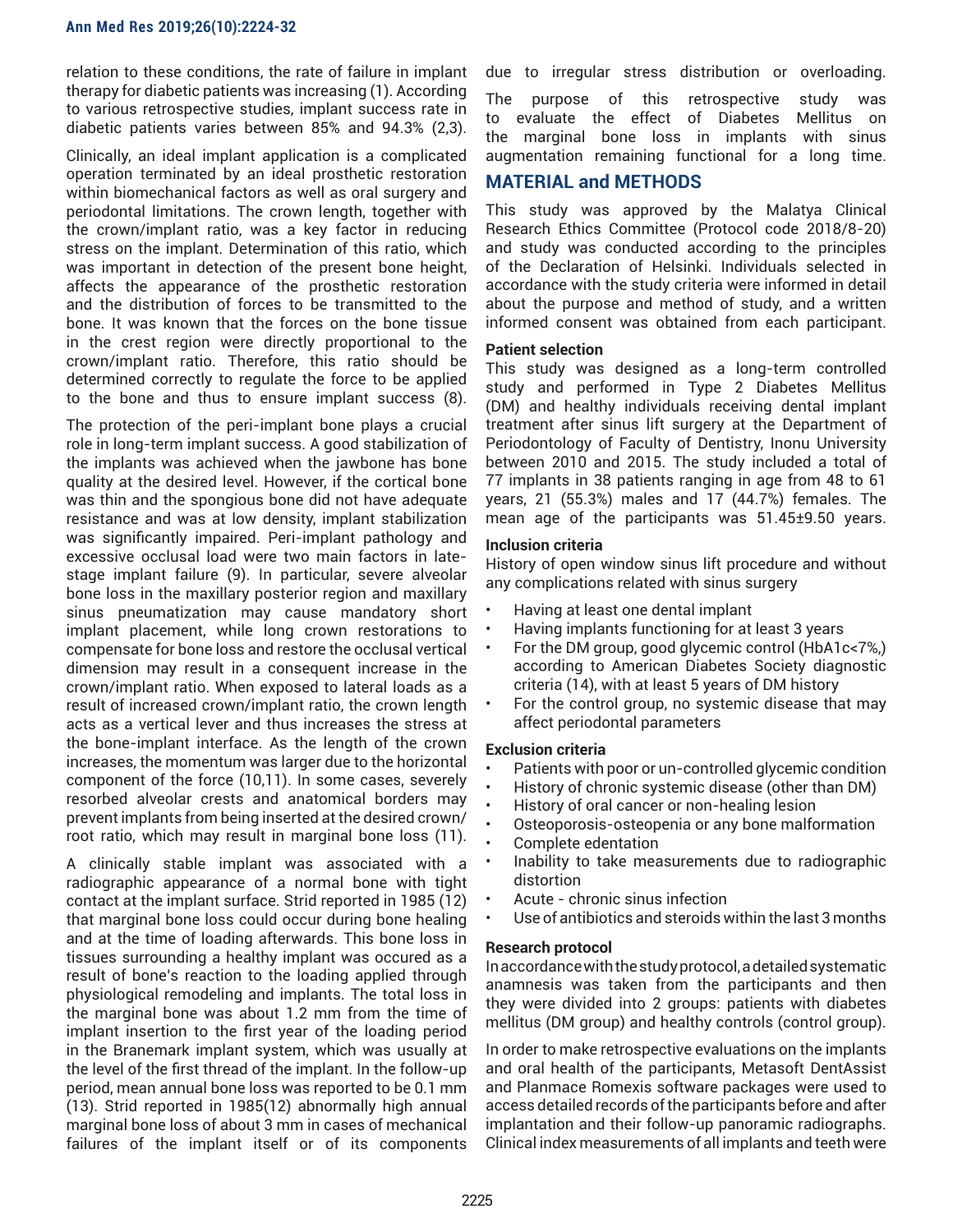performed, and radiographic evaluations were made to evaluate each participant's periodontal health and implant crown type, crown/implant ratio, and marginal bone loss.

Radiographic measurements of graft width, graft height, distance between sinus floor and crest, length of crown, abutment length were also recorded, along with the diameter and length of the implants.

## **Error of the method**

Intra-examiner error was evaluated by obtaining the 15 randomly selected implant sites. The beginning and the last measurement were performed within one month interval. All measurements including pre-operation, maintenance visits and the last one were performed by the same investigator (MK).

### **Evaluation of periodontal status**

The periodontal status of participants was classified as follows:

Healthy: No clinical signs of inflammation, no radiographic bone loss, and no loss of attachment

Gingivitis: Clinical manifestations of inflammation (bleeding on probing, changes in the colour of gums from red to blue, edema), no loss of attachment, and no bone loss on radiographic examination

Periodontitis: Findings of inflammation, as well as attachment loss and radiographic bone loss

## **Radiographic evaluation**

Clinical index measurements as well as panoramic radiographs were taken from the participants included in the study. Exposure parameters for panoramic radiographs were 5 mA, 66 kV with an exposure time of 18 seconds (Planmeca Proline XC Panoramic X-Ray Unit, HELSINKI, FINLAND).

## **Measurement of marginal bone loss**

Two panoramic radiographs taken (first one taken immediately after placement of the implants and the second one taken at the last follow-up visit) and were transferred to digital media by means of a scanner. Then, the length of the implants was measured on the panoramic radiographs. The extent of magnification of the panoramic radiograph was calculated by comparing the implant size detected on the radiograph with the actual length of the implant. The mean marginal bone levels measured from the mesial and distal points with reference to the neck of the implant was determined according to the amount of magnification. The difference between marginal bone levels obtained from first and last digital panoramic radiographs was noted as bone loss (Figure 1). The mean bone level percentage for an implant was calculated by taking the mean value of the mesial and distal measurements ((M+D)/2) (15,16).

## **Measurement of crown/implant ratio**

The crown/implant ratio was the proportion of the anatomical crown length (the distance between the most coronal point of the restoration and the implantabutment connection) to the anatomical implant length (the distance between the implant's apex and the implant-

abutment connection (17) (Figure 2). Statistical Analysis

In the evaluation of the findings obtained in this study, statistical analysis of the research data was carried out on the software package called IBM SPSS Statistics 22 (SPSS IBM, Turkey). The normal distribution of parameters was evaluated by the Shapiro-Wilk test. Student t test was used for comparison between two groups of normal distribution parameters, Mann-Whitney U test was used for comparison between two groups of non-normal distribution parameters, as well as descriptive statistical methods (mean, standard deviation, frequency) as well as quantitative data. The Kruskal Wallis test was used for inter-group comparisons of parameters showing nonnormal distribution. Chi-square test, Fisher's Exact Chisquare test and Continuity (Yates) correction were used to compare qualitative data. Spearman's rho correlation analysis was used to examine the relationships between parameters with non-normal distribution. P values of less than 0.05 (p<0.05) were regarded as statistically significant.

# **RESULTS**

The study included a total of 77 implants in 38 patients, 21 (55.3%) male and 17 (44.7%) female, ranging in age from 48 to 61 years. The mean age of the participants was 51.45±9.50 (Table 1). The follow-up period ranged from 36 months to 72 months, with a mean period of 43.47±10.30 months and a median of 37 months. Study data were analyzed under two groups: "DM group" (n=21) and "control group" (n=56). Only two implants (2.6%) had a failure.

The mean age of the diabetic group was significantly higher than that of the control group (p:0.005; p<0.05); there was no statistically significant difference between groups in terms of gender distribution (p>0.05) (Table 1).

There was no significant difference between the groups in terms of mesial, distal and mean bone loss, follow-up time, single-unit / bridge ratios and crown/implant ratios (p>0.05). And also there was no significant difference in the incidence of implant failure and periodontal disease between the groups (p>0.05) (Table 2).

The mean abutment length in the diabetic group was significantly higher than in the control group (p: 0.030, p<0.05) (Figure 3). The mean graft width in the diabetic group was statistically higher than in the control group (p: 0.012; p<0.05) (Figure 4). The mean distance between sinus floor and crest in the diabetic group was significantly lower than in the control group (p:0.030, p<0.05) (Figure 5).

There was no significant difference between groups in terms of implant diameter, implant length, crown length and graft height (p>0.05) (Table 3). There was no significant relationship between age and mean marginal bone loss in both control and diabetic groups (p>0.05) (Table 4).

There was no significant difference in mean marginal bone loss between genders in both control and diabetic groups (p>0.05). There was no significant difference between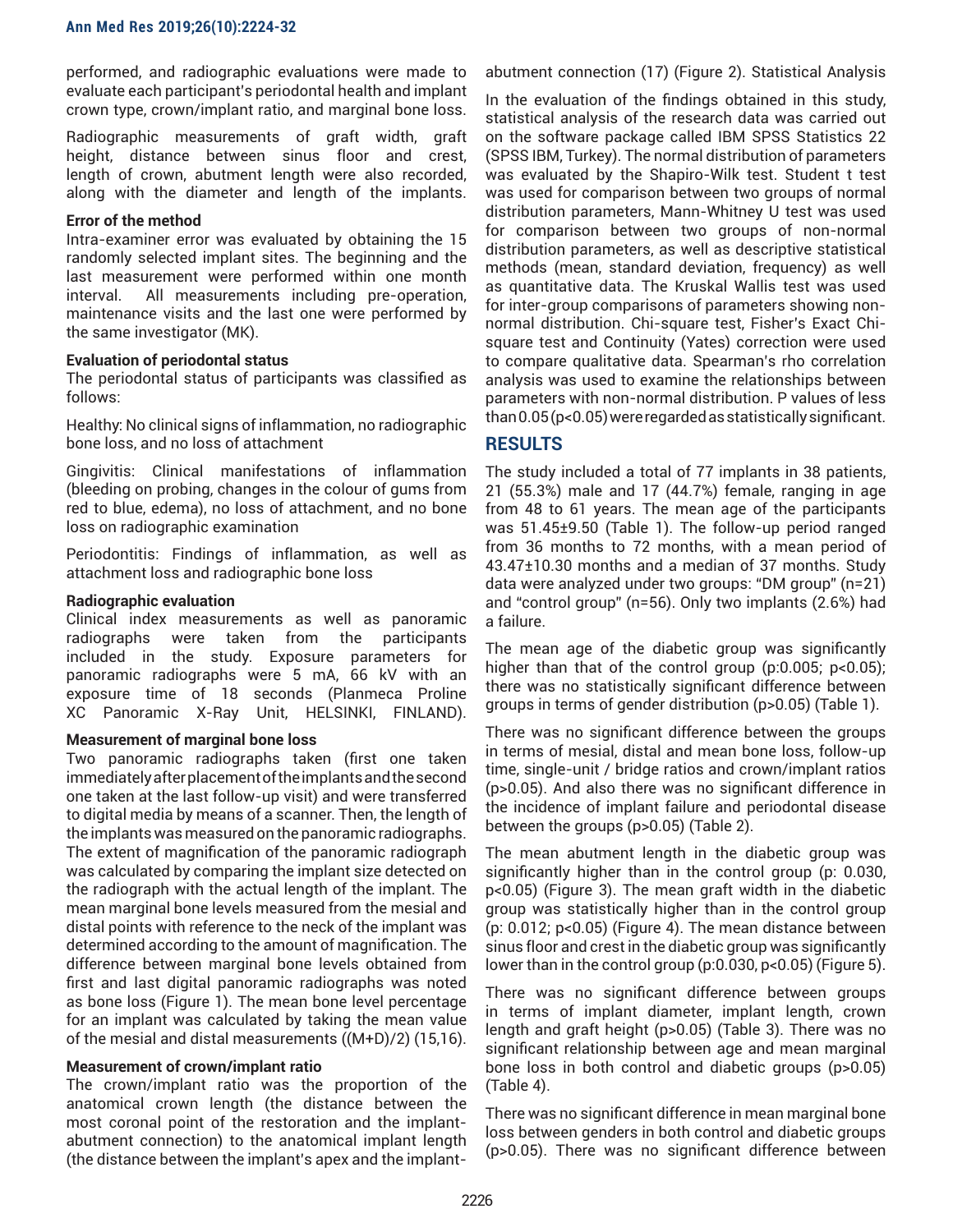## **Ann Med Res 2019;26(10):2224-32**

mean marginal bone loss levels in both control group and diabetic group according to prosthesis type (p>0.05). There was no significant difference between mean marginal bone loss levels in both control and diabetic

groups according to periodontal disease (p>0.05). There was no significant difference between the mean marginal bone loss levels according to crown/implant ratio in both control and diabetic groups (p>0.05) (Table 5).

| Table 1. Age and gender distrubution in control and DM groups.                                                            |                       |                      |                                    |         |
|---------------------------------------------------------------------------------------------------------------------------|-----------------------|----------------------|------------------------------------|---------|
|                                                                                                                           | <b>Control</b>        | <b>DM</b>            | <b>Total</b>                       | p       |
| Age Mean±SD (median)                                                                                                      | $51.30 \pm 9.21$ (52) | $56.62 \pm 3.81(57)$ | $52.75 \pm 8.42(55)$               | 10.005* |
| Gender n,%                                                                                                                |                       |                      |                                    |         |
| <b>Male</b>                                                                                                               | $32$ (%57.1)          | 13 (%61.9)           | 45 (%58.4)                         | 20.906  |
| <b>Female</b>                                                                                                             | 24 (%42.9)            | $8$ (%38.1)          | $32 \left( \frac{6}{41.6} \right)$ |         |
| <sup>1</sup> Mann Whitney U Test <sup>2</sup> Continuity (Yates) correction 'Indicating statistical significance (p<0.05) |                       |                      |                                    |         |

| Table 2. Comparisons of marginal bone loss and clinical parameters between control and DM groups. |                    |                                                            |                                            |                          |                    |
|---------------------------------------------------------------------------------------------------|--------------------|------------------------------------------------------------|--------------------------------------------|--------------------------|--------------------|
|                                                                                                   |                    | <b>Control</b>                                             | <b>DM</b>                                  | <b>Total</b>             | p                  |
|                                                                                                   |                    | <b>Mean±SD</b> (median)                                    | <b>Mean±SD</b> (median)                    | <b>Mean</b> ±SD (median) |                    |
| <b>Follow-up Time (month)</b>                                                                     |                    | 44.39±10.47(41)                                            | 41±9.65(36)                                | 43.47±10.3 (37)          | 10.126             |
| <b>Mesial MBL</b>                                                                                 |                    | $0.82 \pm 1.02$ (0.3)                                      | $1.37 \pm 1.47(0.7)$                       | $0.97 \pm 1.17(0.5)$     | 10.134             |
| <b>Distal MBL</b>                                                                                 |                    | $1.01 \pm 1.02$ (0.7)                                      | $1.32 \pm 1.15(1)$                         | $1.09 \pm 1.06(0.7)$     | 10.266             |
| <b>Mean MBL</b>                                                                                   |                    | $0.91 \pm 1(0.5)$                                          | $1.35 \pm 1.22(1)$                         | $1.03 \pm 1.07(0.6)$     | 10.147             |
| Failure n,%                                                                                       |                    | 0(%0)                                                      | $2$ (%9.5)                                 | $2$ (%2.6)               | 20.072             |
| <b>Periodontal Disease n,%</b>                                                                    |                    |                                                            |                                            |                          |                    |
| <b>Generalized Chronic Periodontitis</b>                                                          |                    | 30 (%53.6)                                                 | 16 (%76.2)                                 | 46 (%59.7)               | <sup>3</sup> 0.197 |
| <b>Lokalized Chronic Periodontitis</b>                                                            |                    | 10 (%17.9)                                                 | $2$ (%9.5)                                 | 12 (%15.6)               |                    |
| <b>Gingivitis</b>                                                                                 |                    | 16 (%28.6)                                                 | $3$ (%14.3)                                | 19 (%24.7)               |                    |
| <b>Prosthetic Type n,%</b>                                                                        |                    |                                                            |                                            |                          |                    |
|                                                                                                   | <b>Single Unit</b> | 22 (%39.3)                                                 | $5$ (%23.8)                                | 27 (%35.1)               | 40.318             |
|                                                                                                   | <b>Bridge</b>      |                                                            |                                            |                          |                    |
| <b>Crown/Implant Ratio n,%</b>                                                                    |                    |                                                            |                                            |                          |                    |
|                                                                                                   | < 0.75             | 20 (%35.7)                                                 | $6$ (%28.6)                                | 26 (%33.8)               | 30.835             |
|                                                                                                   | $0.75 - 1$         | 21 (%37.5)                                                 | 9( %42.9)                                  | 30 (%39.0)               |                    |
|                                                                                                   | >1                 | 15 (%26.8)                                                 | $6$ (%28.6)                                | 21 (%27.3)               |                    |
| <b>Mann Whitney U Test</b><br><b>MBL:Marginal bone loss</b>                                       |                    | <sup>2</sup> Fisher's Exact Test <sup>3</sup> Ki-kare test | <sup>4</sup> Continuity (Yates) correction |                          |                    |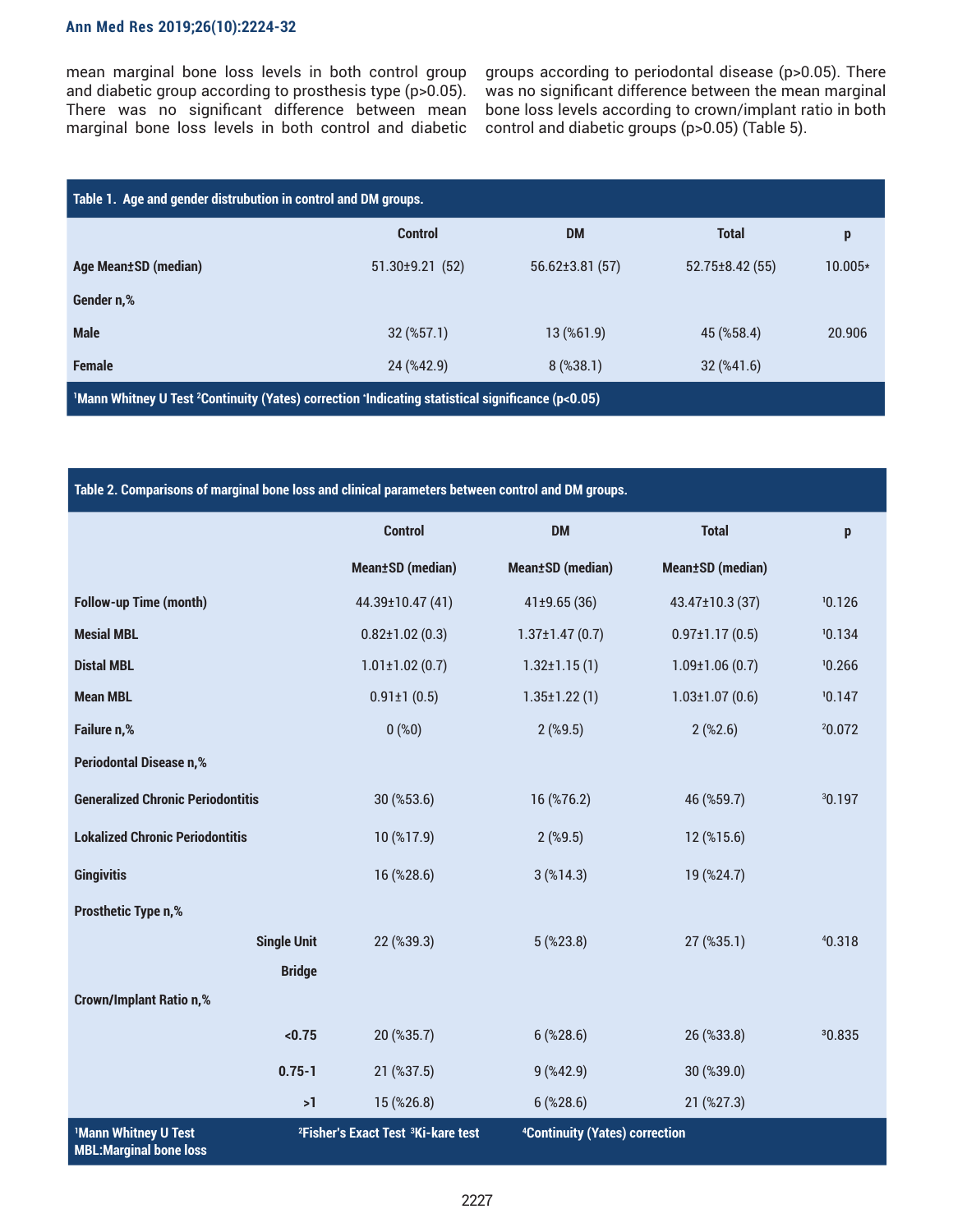| Table 3. Comparisons of surgical and site related parameters between control and DM groups                 |                    |                                         |                                         |            |
|------------------------------------------------------------------------------------------------------------|--------------------|-----------------------------------------|-----------------------------------------|------------|
|                                                                                                            | <b>Control</b>     | <b>DM</b>                               | Total                                   | p          |
|                                                                                                            | Mean±SD (median)   | <b>Mean</b> <sup>t</sup> SD<br>(median) | <b>Mean</b> <sup>t</sup> SD<br>(median) |            |
| <b>Implant Diameter(median)</b>                                                                            | $4.35\pm0.53(4.3)$ | $4.47\pm0.43(4.5)$                      | $4.39\pm0.51(4.4)$                      | 10.434     |
| <b>Implant Length</b>                                                                                      | $11.45 \pm 1.37$   | $12.03 \pm 1.09$                        | $11.61 \pm 1.32$                        | 20.086     |
| <b>Abutment Length</b>                                                                                     | $1.93 + 0.61$      | $2.3 \pm 0.72$                          | $2.03 \pm 0.66$                         | $20.030*$  |
| <b>Crown Length</b>                                                                                        | $7.53 \pm 1.38$    | 7.86±1.39                               | $7.62 \pm 1.38$                         | 20.356     |
| <b>Graft Height</b>                                                                                        | $6.65 \pm 5.03$    | $7.95 \pm 2.22$                         | $7.02 + 4.44$                           | 20.147     |
| <b>Graft Width</b>                                                                                         | $11.63 \pm 8.92$   | 16.38±5.64                              | 12.98±8.36                              | $20.012$ * |
| Distance between sinus floor and crest                                                                     | $4.95 \pm 1.97$    | $3.9 \pm 1.52$                          | $4.67 \pm 1.9$                          | $20.030*$  |
| <sup>1</sup> Mann Whitney U Test <sup>2</sup> Student t Test 'Indicating statistical significance (p<0.05) |                    |                                         |                                         |            |

| Table 4. The correlation between age and mean marginal bone loss in groups |                     |           |  |
|----------------------------------------------------------------------------|---------------------|-----------|--|
|                                                                            | <b>Age-Mean MBL</b> |           |  |
|                                                                            | <b>Control</b>      | <b>DM</b> |  |
| $\mathbf{r}$                                                               | $-0.110$            | 0.055     |  |
| p                                                                          | 0.420               | 0.814     |  |
| Spearman's rho korelasyon testi                                            |                     |           |  |

| Table 5. The evaluation of mean marginal bone loss in relation with gender, prosthetic type, periodontal disease and crown/implant ratio in groups |                                                    |                                |                          |  |
|----------------------------------------------------------------------------------------------------------------------------------------------------|----------------------------------------------------|--------------------------------|--------------------------|--|
|                                                                                                                                                    |                                                    | <b>Mean Marginal Bone Loss</b> |                          |  |
|                                                                                                                                                    |                                                    | <b>Control</b>                 | <b>DM</b>                |  |
|                                                                                                                                                    |                                                    | <b>Mean</b> ±SD<br>(median)    | <b>Mean</b> ±SD (median) |  |
| Gender                                                                                                                                             | <b>Male</b>                                        | $1.01 \pm 1.13(0.5)$           | $1.06 \pm 1.07(0.7)$     |  |
|                                                                                                                                                    | <b>Female</b>                                      | $0.76 \pm 0.79$ (0.4)          | $1.81 \pm 1.37(1.5)$     |  |
|                                                                                                                                                    | <sup>1</sup> p                                     | 0.375                          | 0.192                    |  |
| <b>Prosthetic Type</b>                                                                                                                             | <b>Single Unit</b>                                 | $1.02 \pm 1.24(0.4)$           | $1.12 \pm 1.11(1)$       |  |
|                                                                                                                                                    | <b>Bridge</b>                                      | $0.84\pm0.82(0.5)$             | $1.42 \pm 1.28(1.2)$     |  |
|                                                                                                                                                    | <sup>1</sup> p                                     | 0.814                          | 0.836                    |  |
| <b>Periodontal Disease</b>                                                                                                                         | <b>Generalized Chronic</b><br><b>Periodontitis</b> | $1.06 \pm 1.22(0.6)$           | $1.43 \pm 1.38(0.8)$     |  |
|                                                                                                                                                    | <b>Lokalized Chronic Periodontitis</b>             | $0.71 \pm 0.6$ (0.4)           | $0.75 \pm 0.35(0.8)$     |  |
|                                                                                                                                                    | <b>Gingivitis</b>                                  | $0.74\pm0.66(0.3)$             | $1.27 \pm 0.36(1.5)$     |  |
|                                                                                                                                                    | 2p                                                 | 0.636                          | 0.906                    |  |
| <b>Crown/Implant Ratio</b>                                                                                                                         | < 0.75                                             | $0.67 \pm 0.58$ (0.4)          | $1.65 \pm 1.05(1.5)$     |  |
|                                                                                                                                                    | $0.75 - 1$                                         | $1.11 \pm 1.14(0.8)$           | $1.54 \pm 1.36(1)$       |  |
|                                                                                                                                                    | >1                                                 | $0.93 \pm 1.2$ (0.4)           | $0.74 \pm 1.14(0.4)$     |  |
|                                                                                                                                                    | 2p                                                 | 0.345                          | 0.167                    |  |
| <sup>1</sup> Mann Whitney U Test                                                                                                                   | <sup>2</sup> Kruskal Wallis Test                   |                                |                          |  |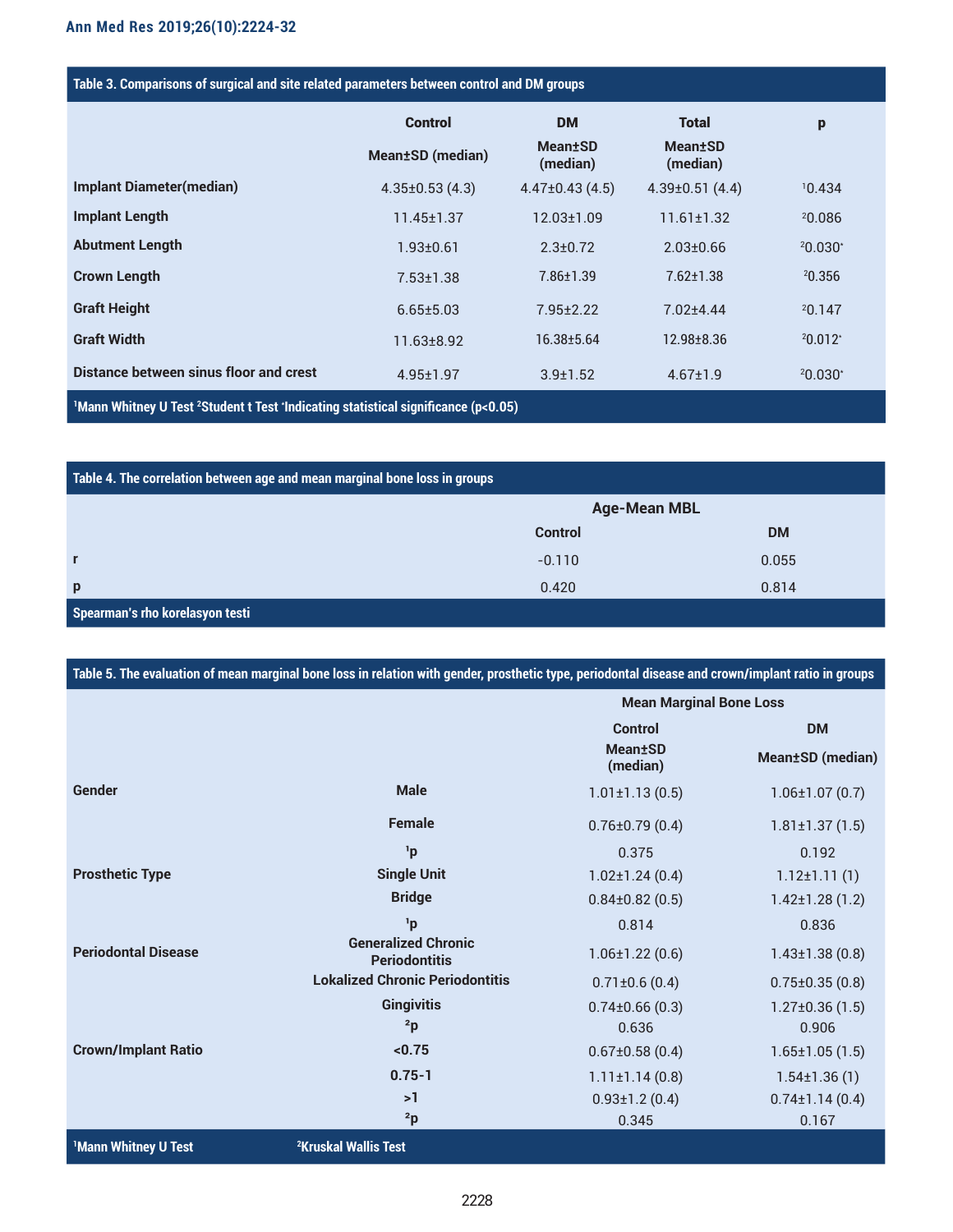

Figure 1. Illustration of measurement of marginal bone loss. A. Radiograph at the day of implant placement. B. Radiograph at the last follow-up visit. Marginal bone loss calculated as the difference between the ac and ab lines.



**Figure 2.** Illustration of measurement of crown/implant ratio. The crown/implant ratio was the proportion of the anatomical crown length to the anatomical implant length



**Figure 3.** The comparison of mean abutment length in the diabetic group and control group



**Figure 4.** The comparison of the mean graft width in the diabetic group and control group





# **DISCUSSION**

Over recent years, dental implant applications have become an alternative treatment option to traditional prosthetic applications in eliminating dental deficiencies. The primary requirement for the success of dental implants was achievement of osseointegration, which may be affected by several factors, such as the health of the patient, the density and amount of bone to receive implants, the shape and surface characteristics of the implant, the surgical method, oral hygiene status, and designs in implant-abutment connections (18). Besides, maintaining the marginal bone level at the same level for a long period of time was an important factor in achieving success in implant treatment. For the assessment of implant therapy, certain parameters like the quality and quantity of alveolar bone around the implant could provide an insight into the success of implant treatment (19). Dental implant therapy in diabetic patients is a controversial issue due to the negative effects of hyperglycemia on osseointegration, and the impact of diabetes on the success of dental implant therapy remains a matter of interest for researchers (20). According to many studies, the success rates of implants were increased in diabetic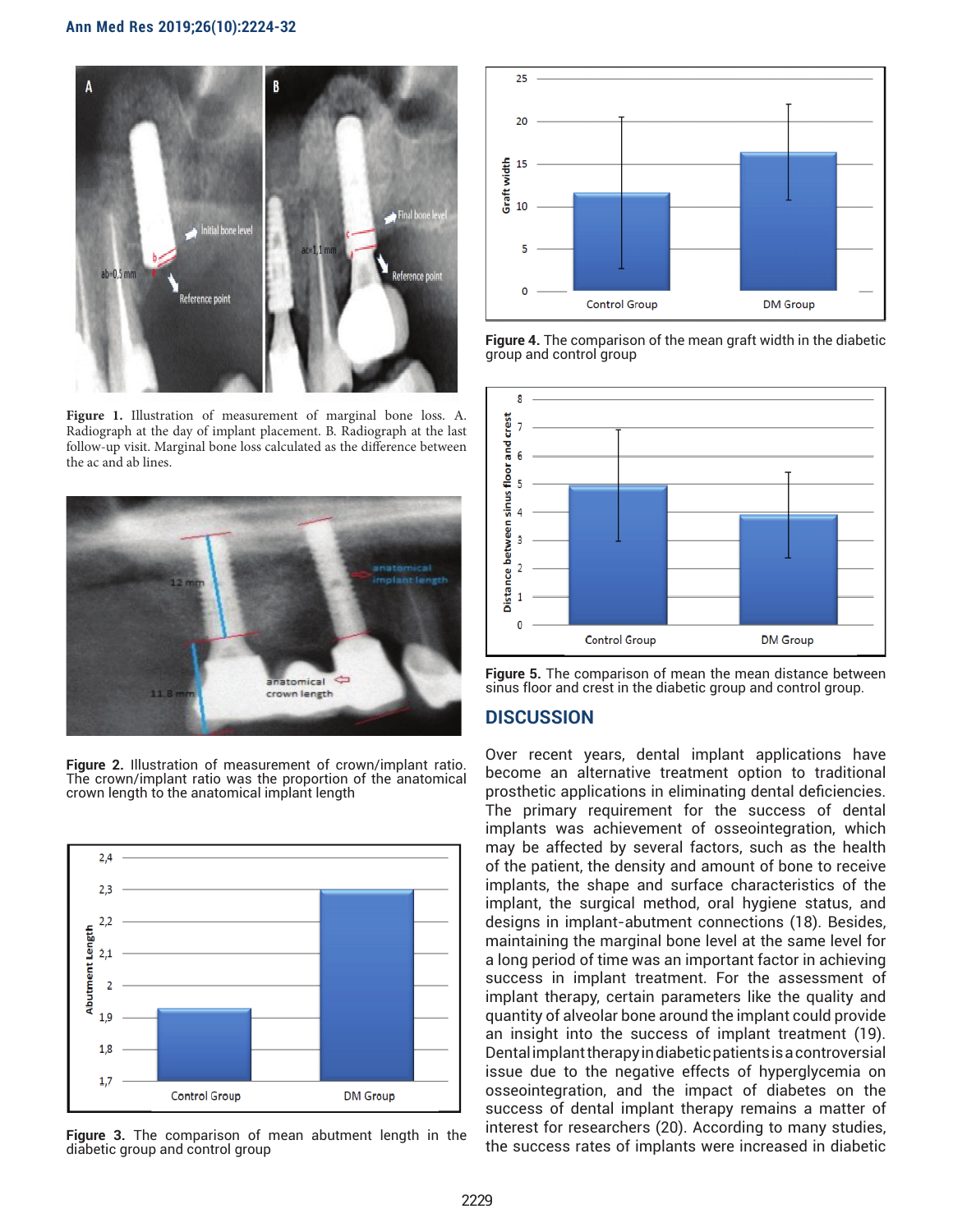patients under good glycemic control in the preoperative period (20). Experimental studies had suggested that bone formation in the peri-implant region may be missing or delayed in patients with DM, and that the newly formed bone was immature and poorly regulated (6,21). Chronic hyperglycemia induces the formation of bone resorption by creating an inflammatory effect. In a study conducted by McCraken et al. in diabetic rats, large volumes of bone tissue were reported to form around dental implants. However, this bone tissue consisted of poorly regulated bone (21). In our study, maxillary sinus augmented more in the crestal direction in the DM group and thus the distance between sinus floor and crest was significantly shorter than in the control group. Balshi et al. reported that 94.3% of the implants in diabetic patients under good glycemic control was successful at the initial stage, and 177 implants followed in the long-term had a survival rate of 99.9% (22). Fiorellini et al. reported 85.6% implant success rates in diabetic individuals who were followed for longer than 6.5 years, (23) and Farzad et al. reported this rate as 96.3% at the end of one year and 94.1% at the end of 10 years (24). Abdulwassie et al. stated that implant success rate was 95.7% in the third year and that after the completion of the prosthetic restorations, there was no implant failure (25). In our study, only two implants in the DM group failed in long-term follow-up, which caused no statistical difference between the groups. In this regard, our results were consistent with the results of studies showing high implant success in DM patients. The lowest bone quality in the mouth was observed especially in the posterior region of the upper jaw. The highest clinical failures were reported to occur in this region, as the bone in this region was weaker than the other regions in the mouth (26). Preservation of the existing cortical bone was of vital importance so that the stresses were not destructive. In order to reduce the stress levels in the implant system, dentists should avoid using long crowns (27,28). Therefore, placement of longer implants by sinus lift surgery instead of short implants in the upper jaw posterior region clinically provides marginal bone preservation by providing an ideal crown/implant ratio (29). In several studies, marginal bone loss was measured from the mesial and distal sides of each implant (15- 17). For this reason, marginal bone loss in our study was calculated by taking the mean bone loss in the mesial and distal parts of the radiographs. We believe that the crown/ implant ratio below 2 in our study reduced the destructive stress around the implant. As a result, there was not a statistically significant difference between the DM group and the control group in terms of marginal bone loss (MBL), and the mean MBL level in the long term was low. The bone support in maxillary implants includes graft material that is less rigid than natural bone after sinus lift surgery. Therefore, after functional loading, the stress level at the crestal bone level was increased, which was associated with marginal bone loss (30). In our study, mean MBL in patients scheduled to receive sinus lift surgery was 0.91 mm in control group and 1.35 mm in DM group and we suggest that MBL can be regarded as normal in relation to

the graft material used sinus lifting at long term follow-up. The previous research in this field utilized both periapical radiographs and panoramic radiographs to determine marginal bone loss for the assessment of implant success (15-17). Although periapical radiographs taken through parallel technique were the best method of measurement for marginal bone loss, we preferred to use panoramic radiographs in our study, as all previous implant therapies had been planned based on panoramic radiography and they allowed better evaluation of the relationship of implants with all adjacent anatomical formations and neighboring teeth (31). However, the lack of a more accurate method of measuring peri-implant marginal bone loss, such as CBCT, was one of the limitations of our study. Radiographic evaluation with today's computer-assisted measurements allows a more accurate assessment of the peri-implant region. In a clinical study, Moberg et al. utilized computer-assisted measurements to determine the level of bone around the implants. During the measurement, each radiograph was evaluated by comparing the radiographic and actual dimensions of the implants in order to rule out the errors caused by the magnification differences (32). Wyatt et al. pointed out that the computer-assisted measurement of the bone level around the implant is more advantageous, indicating that in measurements using magnifiers different perspectives between researchers could cause changes in the results (33). In our study, calibrated computer-assisted measurements were also carried out to maximize the precision of the results obtained. It was a well known issue that forces on the implants create stress on the crestal bone at the implant neck. From an anatomic and clinical perspective, the relationship between crown length/implant length ratio and bone loss was linearly proportional. A linear correlation between marginal bone loss and high crown length/implant length ratio was shown by Rangert et al. (34). Despite of results of Rangert et al, Schneider et al. evaluated the crown/ implant ratio of the patients they monitored for 5 years in two groups as those with crown/implant ratio of above 1 and below 1, and they found that implant success rates were similar in both groups (35). Malchiodi et al. evaluated the effect of the crown/implant ratio on bone loss in 259 implants, reporting a positive relationship between the increase in the crown/implant ratio and marginal bone loss (36). However, in our study there was no significant relationship between mean marginal bone loss and crown/implant ratio in both the control and DM groups. The current literature appeared to contain two measurement methods used to determine the crown/ implant ratio. Some researchers preferred anatomic crown/implant ratio, while others used clinical crown/ implant ratio (17). The anatomical crown/implant ratio was the proportion between the anatomical crown length (the distance between the implant-abutment connection and the most coronal point of restoration) and the anatomical implant length (the distance between the implant's apex and the implant-abutment connection) (17). The clinical crown/implant ratio, on the other hand, was the proportion between the clinical crown length (the distance between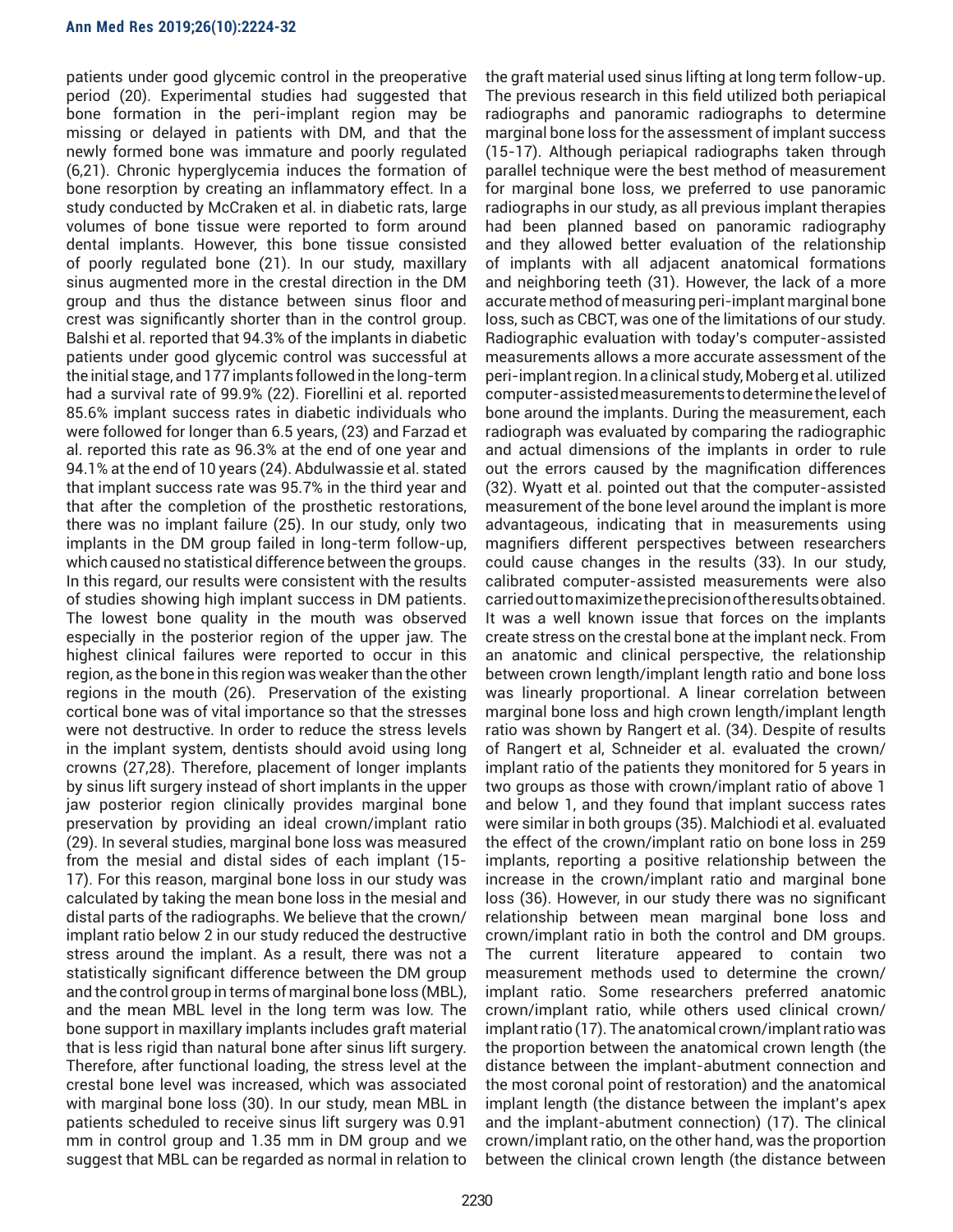#### **Ann Med Res 2019;26(10):2224-32**

the most coronal point of the restoration and the most coronal point of the bone-implant interface) and the clinical implant length (the portion of the implant in the alveolar bone). We preferred to use anatomic crown/implant ratio in our study, because it revealed a more accurate picture of the biomechanical status depending on smaller lever arm effect, and a change in clinical crown/implant ratio with bone loss would complicate the assessments (37). Clinical parameters and radiographic methods were employed in the routine follow-up of dental implants. Cohen stated that periodontal parameters should be used in the peri-implant tissue examination (38). In their literature review, Quirynen et al. reported that oral hygiene and periodontal status had a significant impact on the stability of marginal bone around the implants (39). Contrary to these studies, marginal bone levels did not change significantly according to periodontal status in both DM and control groups, which could be attributed to the fact that patients receiving implant therapy were on strict periodontal monitoring, and thus gum diseases were kept under good control. Snauwaert et al. examined patients using implant-based full prosthesis, fixedcrown, and fixed bridge prosthesis for two years in order to investigate the impact of prosthesis type on implant failure, however they failed to establish a correlation between prosthesis types and implant success (40). In our study, there was no statistically significant relationship between marginal bone levels and single-unit crowns or bridges in both DM and control group, which corroborates with the findings of the previous work in the literature.

# **CONCLUSION**

Within the limitations of this study, it was seen that long-term follow-up results of dental implants which were placed in diabetic patients with a history of maxillary sinus lift procedures, were similar to those of healthy individuals and the low anatomical C/I ratio does'nt increase the peri-implant marginal bone loss.

*Running Title: Peri-implant marginal bone loss at diabetic patients*

*Competing interests: The authors declare that they have no competing interest.* 

*Financial Disclosure: There are no financial supports Ethical approval: Written approval was obtained from the Malatya Clinical Research Ethics Committee (protocol code 2018/8-20).*

*Mustafa Ozay Uslu ORCID: 0000-0002-9707-1379 Mustafa Karaca ORCID: 0000-0001-5853-2366 Arife Sabanci ORCID: 0000-0002-0956-1600*

# **REFERENCES**

- 1. Wang F, Song YL, Li DH, et al. Type 2 diabetes mellitus impairs bone healing of dental implants in GK rats. Diabetes Res Clin Pract 2010;88:7-9.
- 2. Abu Hantash RO, Al-Omiri MK, Al-Wahadni AM. Psychological

impact on implant patients' oral health-related quality of life. Clin Oral Implants Res 2006;17:116-23.

- 3. Fiorellini JP, Nevins ML. Dental implant considerations in the diabetic patient. Periodontol 2000;23:73-7.
- 4. Morris HF, Winkler S, Ochi S. The ankylos endosseous dental implant: assessment of stability up to 18 months with the Periotest. J Oral Implantol 2000;26:291-9.
- 5. Krause A, Cowles EA, Gronowicz G. Integrin-mediated signaling in osteoblasts on titanium implant materials. J Biomed Mater Res 2000;52:738-47.
- 6. Nevins ML, Karimbux NY, Weber HP, et al. Wound healing around endosseous implants in experimental diabetes. Int J Oral Maxillofac Implants 1998;13:620-9.
- 7. Persson GR, Renvert S. Cluster of bacteria associated with peri-implantitis. Clin Implant Dent Relat Res 2014;16:783- 93.
- 8. Misch CE. Divisions of available bone in implant dentistry. Int J Oral Implantol 1990;7:9-17.
- 9. Naert IE, Duyck JA, Hosny MM, et al. Freestanding and toothimplant connected prostheses in the treatment of partially edentulous patients Part II: An up to 15-years radiographic evaluation. Clin Oral Implants Res 2001;12:245-51.
- 10. Gomez-Polo M, Bartens F, Sala L, et al. The correlation between crown-implant ratios and marginal bone resorption: a preliminary clinical study. Int J Prosthodont 2010;23:33-7.
- 11. Grossmann Y, Sadan A. The prosthodontic concept of crown-to-root ratio: a review of the literature. J Prosthet Dent 2005;93:559-62.
- 12. Adell R. Tissue integrated prostheses in clinical dentistry. Int Dent J 1985;35:259-65.
- 13. Rasmusson L, Meredith N, Sennerby L. Measurements of stability changes of titanium implants with exposed threads subjected to barrier membrane induced bone augmentation. An experimental study in the rabbit tibia. Clin Oral Implants Res 1997;8:316-22.
- 14. Alberti KG, Zimmet PZ. Definition, diagnosis and classification of diabetes mellitus and its complications. Part 1: diagnosis and classification of diabetes mellitus provisional report of a WHO consultation. Diabet Med 1998;15:539-53.
- 15. Sesma N, Garaicoa-Pazmino C, Zanardi PR, et al. Assessment of Marginal Bone Loss around Platform-Matched and Platform-Switched Implants - A Prospective Study. Braz Dent J 2016;27:712-6.
- 16. Dinato TR, Grossi ML, Teixeira ER, et al. Marginal Bone Loss in Implants Placed in the Maxillary Sinus Grafted With Anorganic Bovine Bone: A Prospective Clinical and Radiographic Study. J Periodontol 2016;87:880-7.
- 17. Tawil G, Aboujaoude N, Younan R. Influence of prosthetic parameters on the survival and complication rates of short implants. Int J Oral Maxillofac Implants 2006;21:275-82.
- 18. George K, Zafiropoulos GG, Murat Y, et al. Clinical and microbiological status of osseointegrated implants. J Periodontol 1994;65:766-70.
- 19. Randow K, Ericsson I, Nilner K, et al. Immediate functional loading of Branemark dental implants. An 18-month clinical follow-up study. Clin Oral Implants Res 1999;10:8-15.
- 20. Javed F, Romanos GE. Impact of diabetes mellitus and glycemic control on the osseointegration of dental implants: a systematic literature review. J Periodontol 2009;80:1719- 30.
- 21. McCracken MS, Aponte-Wesson R, Chavali R, et al. Bone associated with implants in diabetic and insulin-treated rats. Clin Oral Implants Res 2006;17:495-500.
- 22. Balshi TJ, Wolfinger GJ. Dental implants in the diabetic